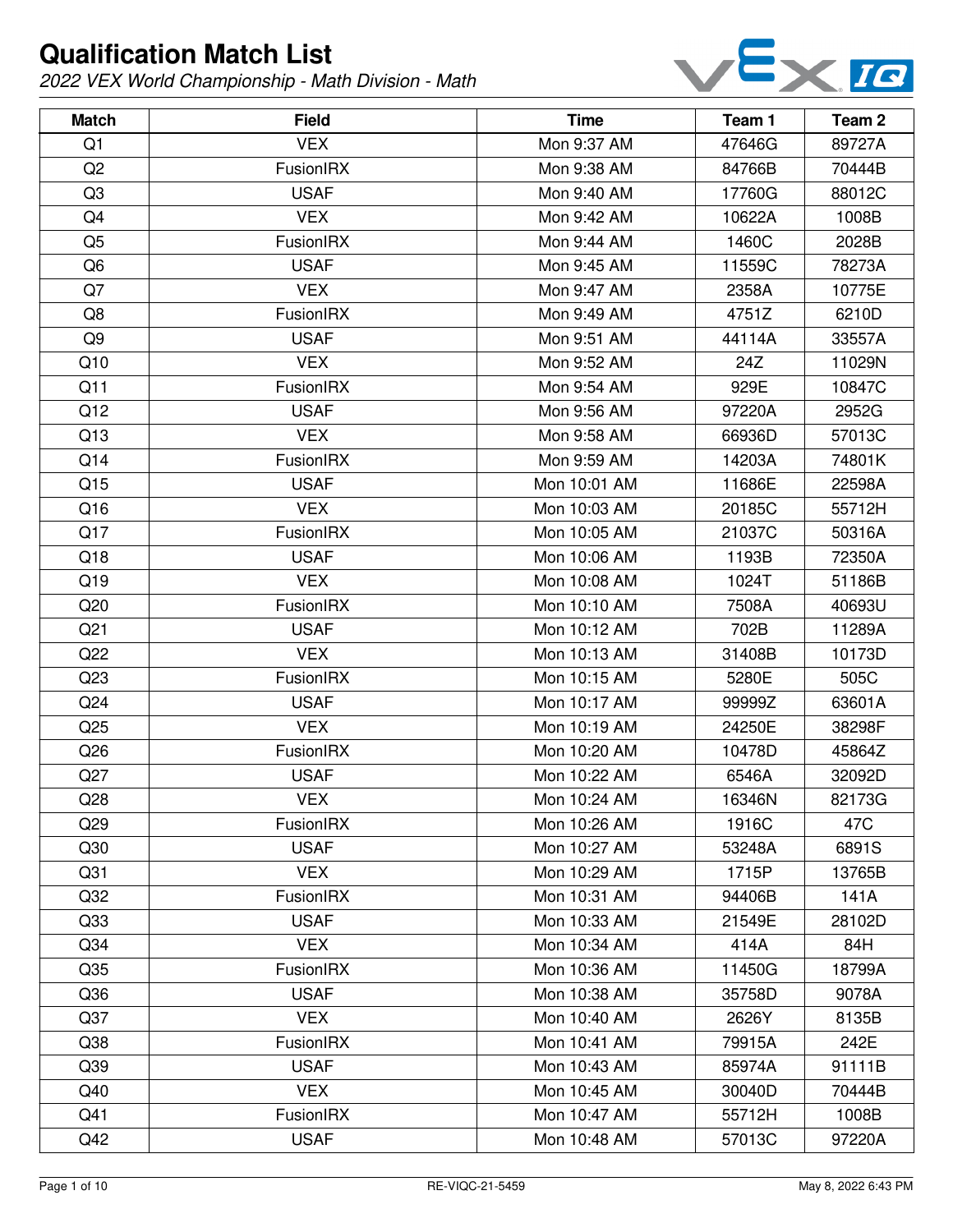

| <b>Match</b>    | <b>Field</b> | <b>Time</b>  | Team 1 | Team 2 |
|-----------------|--------------|--------------|--------|--------|
| Q43             | <b>VEX</b>   | Mon 10:50 AM | 10847C | 33557A |
| Q44             | FusionIRX    | Mon 10:52 AM | 63601A | 6210D  |
| Q45             | <b>USAF</b>  | Mon 10:54 AM | 1024T  | 1193B  |
| Q46             | <b>VEX</b>   | Mon 10:55 AM | 88012C | 1460C  |
| Q47             | FusionIRX    | Mon 10:57 AM | 74801K | 6546A  |
| Q48             | <b>USAF</b>  | Mon 10:59 AM | 10173D | 17760G |
| Q49             | <b>VEX</b>   | Mon 11:01 AM | 44114A | 11559C |
| Q50             | FusionIRX    | Mon 11:02 AM | 14203A | 47646G |
| Q51             | <b>USAF</b>  | Mon 11:04 AM | 40693U | 2952G  |
| Q52             | <b>VEX</b>   | Mon 11:06 AM | 84766B | 5280E  |
| Q53             | FusionIRX    | Mon 11:08 AM | 414A   | 66936D |
| Q54             | <b>USAF</b>  | Mon 11:09 AM | 18799A | 2028B  |
| Q <sub>55</sub> | <b>VEX</b>   | Mon 11:11 AM | 505C   | 10622A |
| Q56             | FusionIRX    | Mon 11:13 AM | 84H    | 51186B |
| Q57             | <b>USAF</b>  | Mon 11:15 AM | 929E   | 1715P  |
| Q58             | <b>VEX</b>   | Mon 11:16 AM | 10775E | 94406B |
| Q59             | FusionIRX    | Mon 11:18 AM | 89727A | 8135B  |
| Q60             | <b>USAF</b>  | Mon 11:20 AM | 9078A  | 702B   |
| Q <sub>61</sub> | <b>VEX</b>   | Mon 11:22 AM | 85974A | 11686E |
| Q62             | FusionIRX    | Mon 11:23 AM | 45864Z | 11289A |
| Q63             | <b>USAF</b>  | Mon 11:25 AM | 6891S  | 1916C  |
| Q64             | <b>VEX</b>   | Mon 11:27 AM | 242E   | 2358A  |
| Q65             | FusionIRX    | Mon 11:29 AM | 32092D | 141A   |
| Q66             | <b>USAF</b>  | Mon 11:30 AM | 78273A | 21037C |
| Q67             | <b>VEX</b>   | Mon 11:32 AM | 79915A | 16346N |
| Q68             | FusionIRX    | Mon 11:34 AM | 28102D | 24Z    |
| Q69             | <b>USAF</b>  | Mon 11:36 AM | 11029N | 31408B |
| Q70             | <b>VEX</b>   | Mon 11:37 AM | 47C    | 50316A |
| Q71             | FusionIRX    | Mon 11:39 AM | 11450G | 4751Z  |
| Q72             | <b>USAF</b>  | Mon 11:41 AM | 22598A | 7508A  |
| Q73             | <b>VEX</b>   | Mon 11:43 AM | 91111B | 21549E |
| Q74             | FusionIRX    | Mon 11:44 AM | 20185C | 24250E |
| Q75             | <b>USAF</b>  | Mon 11:46 AM | 72350A | 53248A |
| Q76             | <b>VEX</b>   | Mon 11:48 AM | 82173G | 2626Y  |
| Q77             | FusionIRX    | Mon 11:50 AM | 38298F | 99999Z |
| Q78             | <b>USAF</b>  | Mon 11:51 AM | 30040D | 35758D |
| Q79             | <b>VEX</b>   | Mon 11:53 AM | 13765B | 10478D |
| Q80             | FusionIRX    | Mon 1:00 PM  | 17760G | 14203A |
| Q81             | <b>USAF</b>  | Mon 1:01 PM  | 1193B  | 11686E |
| Q82             | <b>VEX</b>   | Mon 1:03 PM  | 18799A | 1024T  |
| Q83             | FusionIRX    | Mon 1:05 PM  | 5280E  | 66936D |
| Q84             | <b>USAF</b>  | Mon 1:07 PM  | 1715P  | 57013C |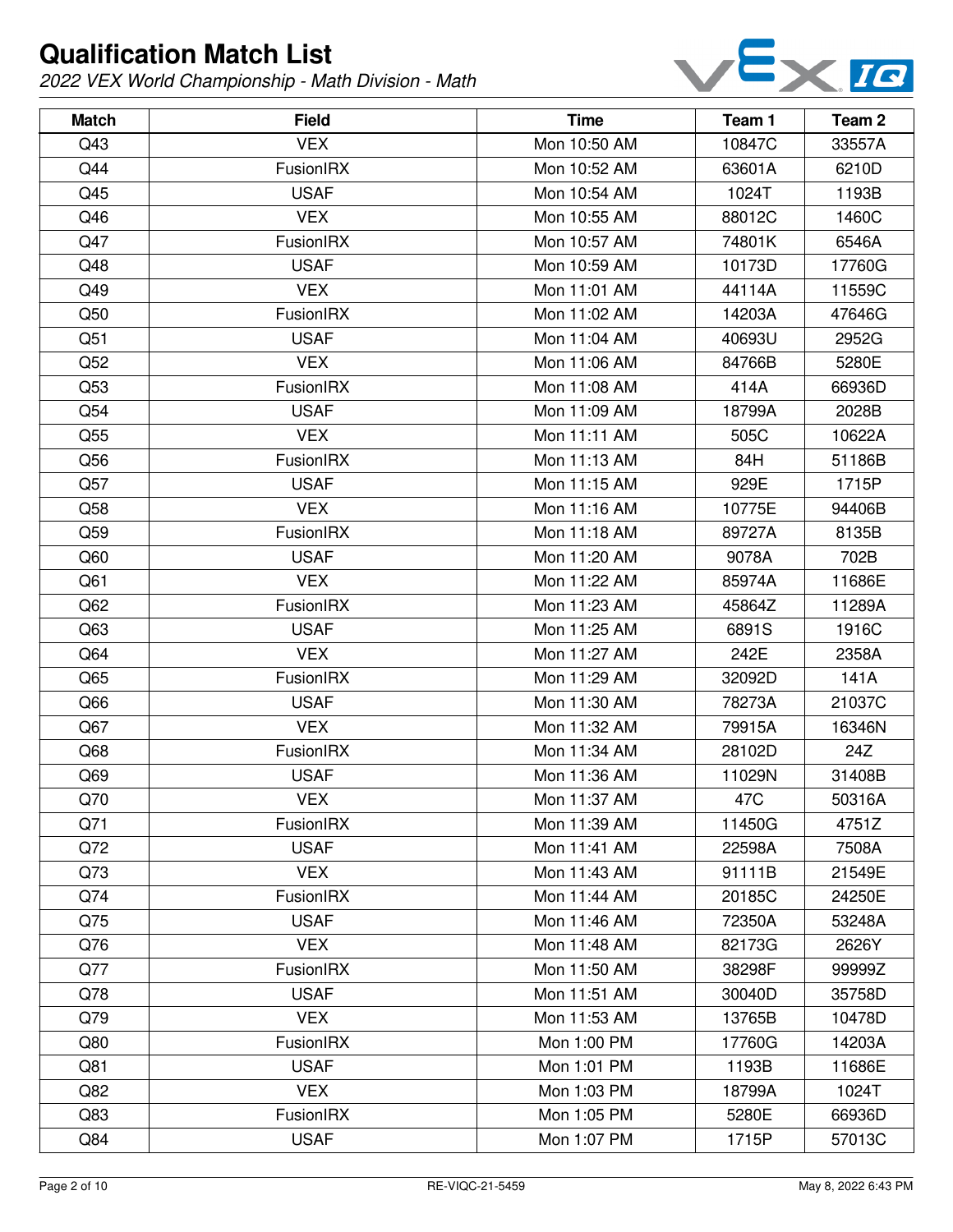

| <b>Match</b> | <b>Field</b>     | <b>Time</b> | Team 1 | Team 2 |
|--------------|------------------|-------------|--------|--------|
| Q85          | <b>VEX</b>       | Mon 1:08 PM | 10173D | 85974A |
| Q86          | FusionIRX        | Mon 1:10 PM | 78273A | 63601A |
| Q87          | <b>USAF</b>      | Mon 1:12 PM | 44114A | 79915A |
| Q88          | <b>VEX</b>       | Mon 1:14 PM | 45864Z | 89727A |
| Q89          | FusionIRX        | Mon 1:15 PM | 47C    | 6546A  |
| Q90          | <b>USAF</b>      | Mon 1:17 PM | 2028B  | 2358A  |
| Q91          | <b>VEX</b>       | Mon 1:19 PM | 10847C | 16346N |
| Q92          | FusionIRX        | Mon 1:21 PM | 141A   | 242E   |
| Q93          | <b>USAF</b>      | Mon 1:22 PM | 28102D | 91111B |
| Q94          | <b>VEX</b>       | Mon 1:24 PM | 33557A | 51186B |
| Q95          | FusionIRX        | Mon 1:26 PM | 2626Y  | 11559C |
| Q96          | <b>USAF</b>      | Mon 1:28 PM | 99999Z | 40693U |
| Q97          | <b>VEX</b>       | Mon 1:29 PM | 22598A | 84766B |
| Q98          | FusionIRX        | Mon 1:31 PM | 97220A | 1460C  |
| Q99          | <b>USAF</b>      | Mon 1:33 PM | 55712H | 505C   |
| Q100         | <b>VEX</b>       | Mon 1:35 PM | 21549E | 21037C |
| Q101         | FusionIRX        | Mon 1:36 PM | 10775E | 10622A |
| Q102         | <b>USAF</b>      | Mon 1:38 PM | 2952G  | 82173G |
| Q103         | <b>VEX</b>       | Mon 1:40 PM | 24250E | 4751Z  |
| Q104         | FusionIRX        | Mon 1:42 PM | 88012C | 24Z    |
| Q105         | <b>USAF</b>      | Mon 1:43 PM | 70444B | 38298F |
| Q106         | <b>VEX</b>       | Mon 1:45 PM | 1916C  | 702B   |
| Q107         | FusionIRX        | Mon 1:47 PM | 10478D | 72350A |
| Q108         | <b>USAF</b>      | Mon 1:49 PM | 8135B  | 53248A |
| Q109         | <b>VEX</b>       | Mon 1:50 PM | 32092D | 414A   |
| Q110         | FusionIRX        | Mon 1:52 PM | 1008B  | 30040D |
| Q111         | <b>USAF</b>      | Mon 1:54 PM | 31408B | 35758D |
| Q112         | <b>VEX</b>       | Mon 1:56 PM | 50316A | 9078A  |
| Q113         | <b>FusionIRX</b> | Mon 1:57 PM | 11029N | 84H    |
| Q114         | <b>USAF</b>      | Mon 1:59 PM | 7508A  | 47646G |
| Q115         | <b>VEX</b>       | Mon 2:01 PM | 94406B | 13765B |
| Q116         | FusionIRX        | Mon 2:03 PM | 11289A | 6210D  |
| Q117         | <b>USAF</b>      | Mon 2:04 PM | 6891S  | 20185C |
| Q118         | <b>VEX</b>       | Mon 2:06 PM | 74801K | 11450G |
| Q119         | FusionIRX        | Mon 2:08 PM | 40693U | 929E   |
| Q120         | <b>USAF</b>      | Mon 2:10 PM | 66936D | 85974A |
| Q121         | <b>VEX</b>       | Mon 2:11 PM | 51186B | 97220A |
| Q122         | FusionIRX        | Mon 2:13 PM | 4751Z  | 89727A |
| Q123         | <b>USAF</b>      | Mon 2:15 PM | 141A   | 22598A |
| Q124         | <b>VEX</b>       | Mon 2:17 PM | 79915A | 1715P  |
| Q125         | FusionIRX        | Mon 2:18 PM | 1024T  | 28102D |
| Q126         | <b>USAF</b>      | Mon 2:20 PM | 2028B  | 505C   |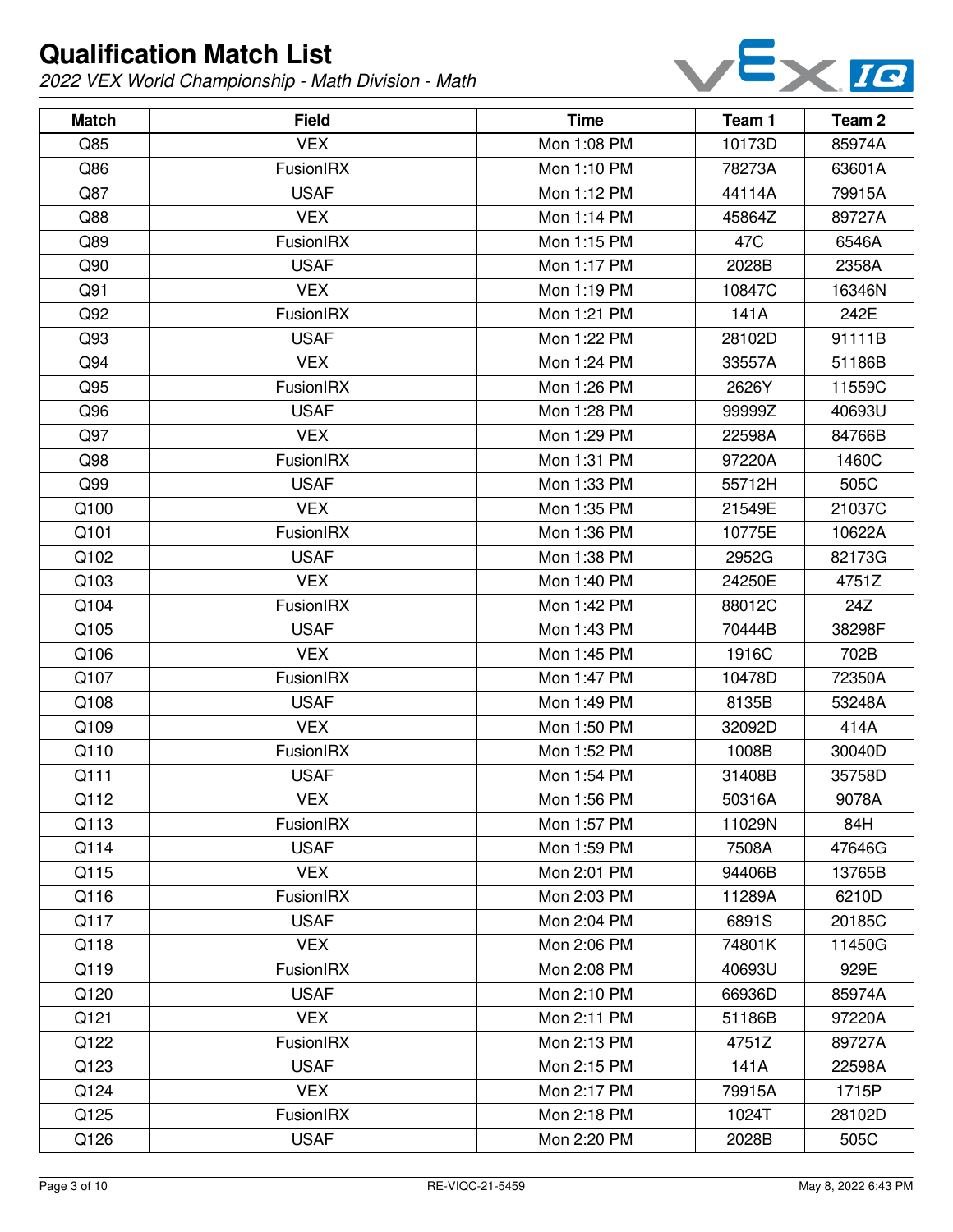

| <b>Match</b> | <b>Field</b>     | <b>Time</b> | Team 1 | Team 2 |
|--------------|------------------|-------------|--------|--------|
| Q127         | <b>VEX</b>       | Mon 2:22 PM | 72350A | 1916C  |
| Q128         | FusionIRX        | Mon 2:24 PM | 10622A | 14203A |
| Q129         | <b>USAF</b>      | Mon 2:25 PM | 2952G  | 1008B  |
| Q130         | <b>VEX</b>       | Mon 2:27 PM | 11559C | 414A   |
| Q131         | FusionIRX        | Mon 2:29 PM | 50316A | 24Z    |
| Q132         | <b>USAF</b>      | Mon 2:31 PM | 16346N | 31408B |
| Q133         | <b>VEX</b>       | Mon 2:32 PM | 38298F | 10173D |
| Q134         | FusionIRX        | Mon 2:34 PM | 5280E  | 10775E |
| Q135         | <b>USAF</b>      | Mon 2:36 PM | 2358A  | 6546A  |
| Q136         | <b>VEX</b>       | Mon 2:38 PM | 702B   | 7508A  |
| Q137         | FusionIRX        | Mon 2:39 PM | 11686E | 17760G |
| Q138         | <b>USAF</b>      | Mon 2:41 PM | 63601A | 929E   |
| Q139         | <b>VEX</b>       | Mon 2:43 PM | 20185C | 30040D |
| Q140         | FusionIRX        | Mon 2:45 PM | 84H    | 1460C  |
| Q141         | <b>USAF</b>      | Mon 2:46 PM | 10847C | 24250E |
| Q142         | <b>VEX</b>       | Mon 2:48 PM | 47646G | 94406B |
| Q143         | FusionIRX        | Mon 2:50 PM | 11289A | 88012C |
| Q144         | <b>USAF</b>      | Mon 2:52 PM | 35758D | 13765B |
| Q145         | <b>VEX</b>       | Mon 2:53 PM | 32092D | 11450G |
| Q146         | FusionIRX        | Mon 2:55 PM | 33557A | 21549E |
| Q147         | <b>USAF</b>      | Mon 2:57 PM | 9078A  | 1193B  |
| Q148         | <b>VEX</b>       | Mon 2:59 PM | 91111B | 6891S  |
| Q149         | FusionIRX        | Mon 3:00 PM | 45864Z | 44114A |
| Q150         | <b>USAF</b>      | Mon 3:02 PM | 99999Z | 2626Y  |
| Q151         | <b>VEX</b>       | Mon 3:04 PM | 57013C | 70444B |
| Q152         | FusionIRX        | Mon 3:06 PM | 18799A | 11029N |
| Q153         | <b>USAF</b>      | Mon 3:07 PM | 6210D  | 8135B  |
| Q154         | <b>VEX</b>       | Mon 3:09 PM | 53248A | 74801K |
| Q155         | FusionIRX        | Mon 3:11 PM | 82173G | 47C    |
| Q156         | <b>USAF</b>      | Mon 3:13 PM | 55712H | 10478D |
| Q157         | <b>VEX</b>       | Mon 3:14 PM | 78273A | 84766B |
| Q158         | FusionIRX        | Mon 3:16 PM | 242E   | 21037C |
| Q159         | <b>USAF</b>      | Mon 3:18 PM | 1008B  | 10173D |
| Q160         | <b>VEX</b>       | Mon 3:20 PM | 79915A | 5280E  |
| Q161         | FusionIRX        | Mon 3:21 PM | 94406B | 20185C |
| Q162         | <b>USAF</b>      | Mon 3:23 PM | 30040D | 22598A |
| Q163         | <b>VEX</b>       | Mon 3:25 PM | 97220A | 84H    |
| Q164         | FusionIRX        | Mon 3:27 PM | 72350A | 31408B |
| Q165         | <b>USAF</b>      | Mon 3:28 PM | 63601A | 40693U |
| Q166         | <b>VEX</b>       | Mon 3:30 PM | 929E   | 24250E |
| Q167         | <b>FusionIRX</b> | Mon 3:32 PM | 505C   | 6891S  |
| Q168         | <b>USAF</b>      | Mon 3:34 PM | 6546A  | 47646G |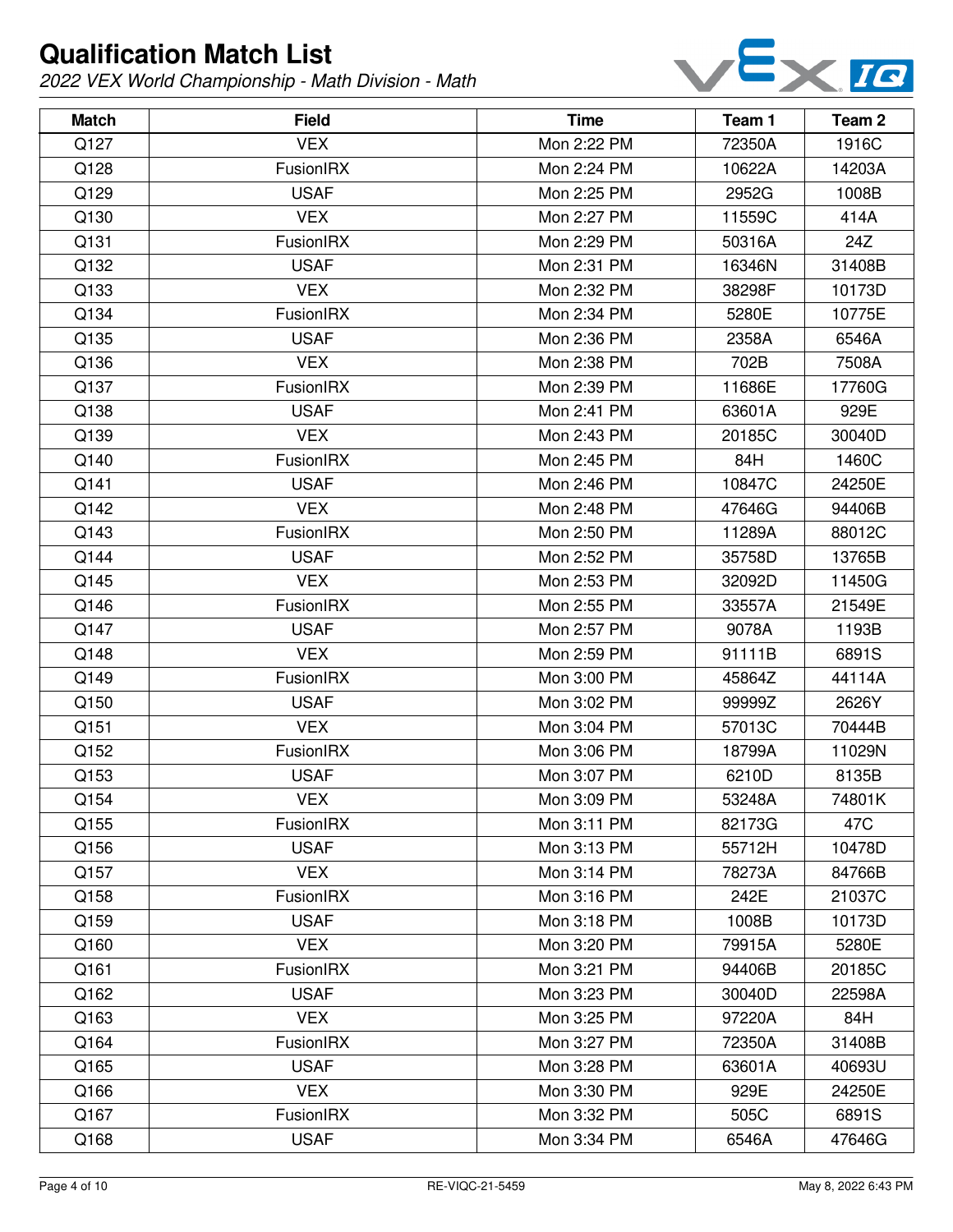

| <b>Match</b> | <b>Field</b>     | <b>Time</b> | Team 1 | Team 2 |
|--------------|------------------|-------------|--------|--------|
| Q169         | <b>VEX</b>       | Mon 3:35 PM | 50316A | 17760G |
| Q170         | FusionIRX        | Mon 3:37 PM | 91111B | 16346N |
| Q171         | <b>USAF</b>      | Mon 3:39 PM | 4751Z  | 32092D |
| Q172         | <b>VEX</b>       | Mon 3:41 PM | 6210D  | 1024T  |
| Q173         | FusionIRX        | Mon 3:42 PM | 74801K | 10847C |
| Q174         | <b>USAF</b>      | Mon 3:44 PM | 89727A | 11686E |
| Q175         | <b>VEX</b>       | Mon 3:46 PM | 1916C  | 55712H |
| Q176         | FusionIRX        | Mon 3:48 PM | 47C    | 88012C |
| Q177         | <b>USAF</b>      | Mon 3:49 PM | 21037C | 82173G |
| Q178         | <b>VEX</b>       | Mon 3:51 PM | 21549E | 10478D |
| Q179         | FusionIRX        | Mon 3:53 PM | 13765B | 45864Z |
| Q180         | <b>USAF</b>      | Mon 3:55 PM | 2626Y  | 66936D |
| Q181         | <b>VEX</b>       | Mon 3:56 PM | 38298F | 2028B  |
| Q182         | FusionIRX        | Mon 3:58 PM | 141A   | 9078A  |
| Q183         | <b>USAF</b>      | Mon 4:00 PM | 70444B | 18799A |
| Q184         | <b>VEX</b>       | Mon 4:02 PM | 10775E | 2952G  |
| Q185         | FusionIRX        | Mon 4:03 PM | 33557A | 35758D |
| Q186         | <b>USAF</b>      | Mon 4:05 PM | 28102D | 242E   |
| Q187         | <b>VEX</b>       | Mon 4:07 PM | 1460C  | 414A   |
| Q188         | FusionIRX        | Mon 4:09 PM | 24Z    | 702B   |
| Q189         | <b>USAF</b>      | Mon 4:10 PM | 8135B  | 99999Z |
| Q190         | <b>VEX</b>       | Mon 4:12 PM | 85974A | 11029N |
| Q191         | FusionIRX        | Mon 4:14 PM | 10622A | 1715P  |
| Q192         | <b>USAF</b>      | Mon 4:16 PM | 51186B | 14203A |
| Q193         | <b>VEX</b>       | Mon 4:17 PM | 53248A | 78273A |
| Q194         | FusionIRX        | Mon 4:19 PM | 11559C | 84766B |
| Q195         | <b>USAF</b>      | Mon 4:21 PM | 57013C | 44114A |
| Q196         | <b>VEX</b>       | Mon 4:23 PM | 11289A | 11450G |
| Q197         | <b>FusionIRX</b> | Mon 4:24 PM | 1193B  | 7508A  |
| Q198         | <b>USAF</b>      | Mon 4:26 PM | 2358A  | 88012C |
| Q199         | <b>VEX</b>       | Mon 4:28 PM | 22598A | 47646G |
| Q200         | FusionIRX        | Mon 4:30 PM | 94406B | 79915A |
| Q201         | <b>USAF</b>      | Mon 4:31 PM | 9078A  | 40693U |
| Q202         | <b>VEX</b>       | Mon 4:33 PM | 1008B  | 6210D  |
| Q203         | FusionIRX        | Mon 4:35 PM | 10173D | 20185C |
| Q204         | <b>USAF</b>      | Mon 4:37 PM | 66936D | 24250E |
| Q205         | <b>VEX</b>       | Mon 4:38 PM | 242E   | 45864Z |
| Q206         | FusionIRX        | Mon 4:40 PM | 82173G | 74801K |
| Q207         | <b>USAF</b>      | Mon 4:42 PM | 702B   | 47C    |
| Q208         | <b>VEX</b>       | Mon 4:44 PM | 1024T  | 38298F |
| Q209         | FusionIRX        | Mon 4:45 PM | 10478D | 91111B |
| Q210         | <b>USAF</b>      | Mon 4:47 PM | 16346N | 929E   |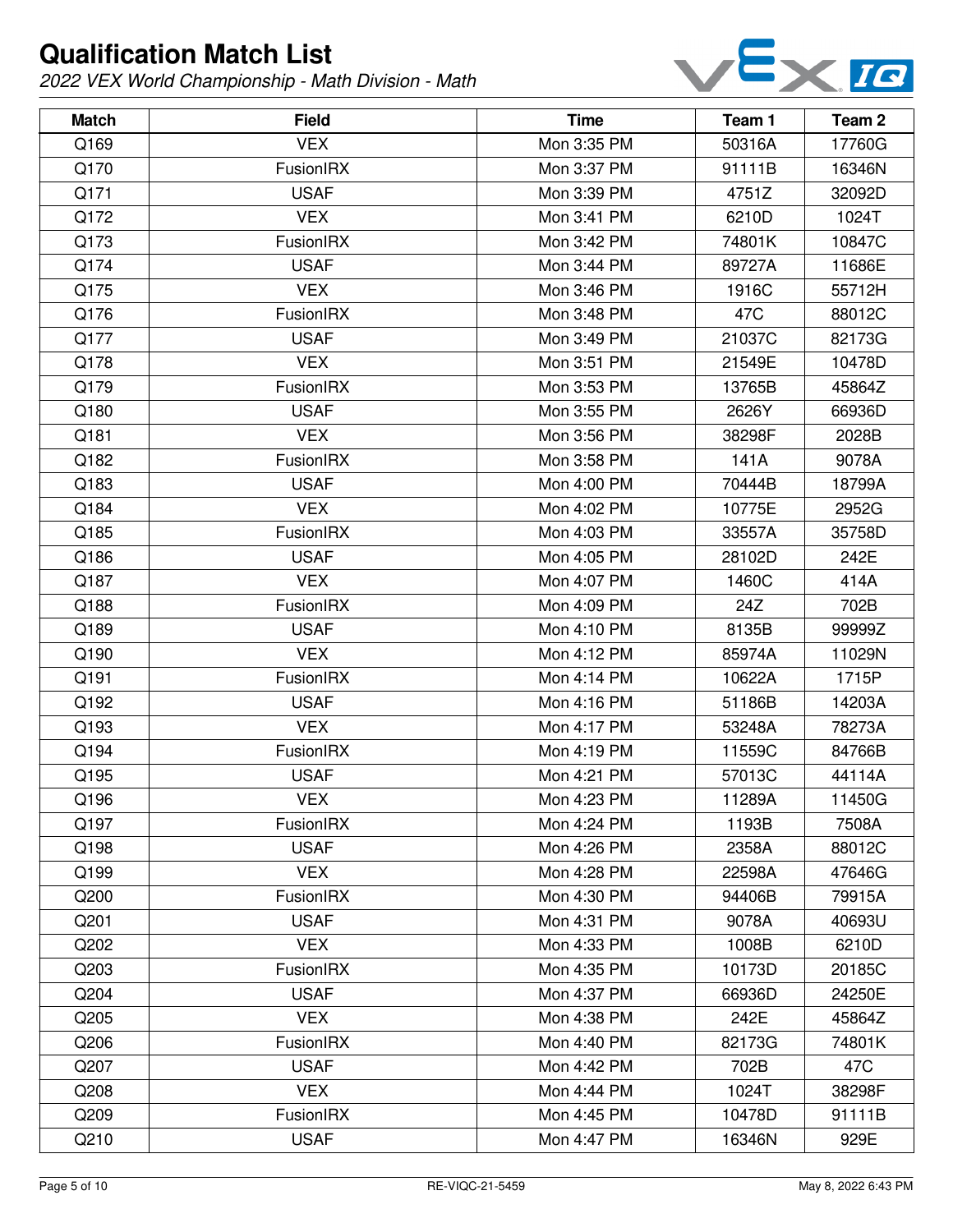

| <b>Match</b> | <b>Field</b>     | <b>Time</b> | Team 1 | Team 2 |
|--------------|------------------|-------------|--------|--------|
| Q211         | <b>VEX</b>       | Mon 4:49 PM | 11029N | 141A   |
| Q212         | FusionIRX        | Mon 4:51 PM | 11686E | 1460C  |
| Q213         | <b>USAF</b>      | Mon 4:52 PM | 78273A | 97220A |
| Q214         | <b>VEX</b>       | Mon 4:54 PM | 31408B | 44114A |
| Q215         | FusionIRX        | Mon 4:56 PM | 10622A | 4751Z  |
| Q216         | <b>USAF</b>      | Mon 4:58 PM | 505C   | 63601A |
| Q217         | <b>VEX</b>       | Mon 4:59 PM | 1715P  | 7508A  |
| Q218         | FusionIRX        | Mon 5:01 PM | 17760G | 28102D |
| Q219         | <b>USAF</b>      | Mon 5:03 PM | 2028B  | 33557A |
| Q220         | <b>VEX</b>       | Mon 5:05 PM | 13765B | 11289A |
| Q221         | FusionIRX        | Mon 5:06 PM | 6891S  | 70444B |
| Q222         | <b>USAF</b>      | Mon 5:08 PM | 14203A | 18799A |
| Q223         | <b>VEX</b>       | Mon 5:10 PM | 2626Y  | 5280E  |
| Q224         | FusionIRX        | Mon 5:12 PM | 2358A  | 99999Z |
| Q225         | <b>USAF</b>      | Mon 5:13 PM | 57013C | 1916C  |
| Q226         | <b>VEX</b>       | Mon 5:15 PM | 53248A | 11559C |
| Q227         | FusionIRX        | Mon 5:17 PM | 51186B | 2952G  |
| Q228         | <b>USAF</b>      | Mon 5:19 PM | 55712H | 10847C |
| Q229         | <b>VEX</b>       | Mon 5:20 PM | 50316A | 32092D |
| Q230         | FusionIRX        | Mon 5:22 PM | 35758D | 72350A |
| Q231         | <b>USAF</b>      | Mon 5:24 PM | 6546A  | 21549E |
| Q232         | <b>VEX</b>       | Mon 5:26 PM | 414A   | 10775E |
| Q233         | FusionIRX        | Mon 5:27 PM | 21037C | 30040D |
| Q234         | <b>USAF</b>      | Mon 5:29 PM | 89727A | 84H    |
| Q235         | <b>VEX</b>       | Mon 5:31 PM | 8135B  | 84766B |
| Q236         | FusionIRX        | Mon 5:33 PM | 24Z    | 85974A |
| Q237         | <b>USAF</b>      | Mon 5:34 PM | 11450G | 1193B  |
| Q238         | <b>VEX</b>       | Mon 5:36 PM | 7508A  | 11029N |
| Q239         | <b>FusionIRX</b> | Mon 5:38 PM | 9078A  | 28102D |
| Q240         | <b>USAF</b>      | Mon 5:40 PM | 70444B | 79915A |
| Q241         | <b>VEX</b>       | Mon 5:41 PM | 14203A | 929E   |
| Q242         | FusionIRX        | Mon 5:43 PM | 47646G | 74801K |
| Q243         | <b>USAF</b>      | Mon 5:45 PM | 88012C | 44114A |
| Q244         | <b>VEX</b>       | Mon 5:47 PM | 40693U | 18799A |
| Q245         | FusionIRX        | Mon 5:48 PM | 242E   | 82173G |
| Q246         | <b>USAF</b>      | Mon 5:50 PM | 63601A | 5280E  |
| Q247         | <b>VEX</b>       | Mon 5:52 PM | 17760G | 141A   |
| Q248         | FusionIRX        | Mon 5:54 PM | 1008B  | 38298F |
| Q249         | <b>USAF</b>      | Mon 5:55 PM | 4751Z  | 702B   |
| Q250         | <b>VEX</b>       | Mon 5:57 PM | 66936D | 97220A |
| Q251         | <b>FusionIRX</b> | Mon 5:59 PM | 45864Z | 53248A |
| Q252         | <b>USAF</b>      | Mon 6:01 PM | 10478D | 22598A |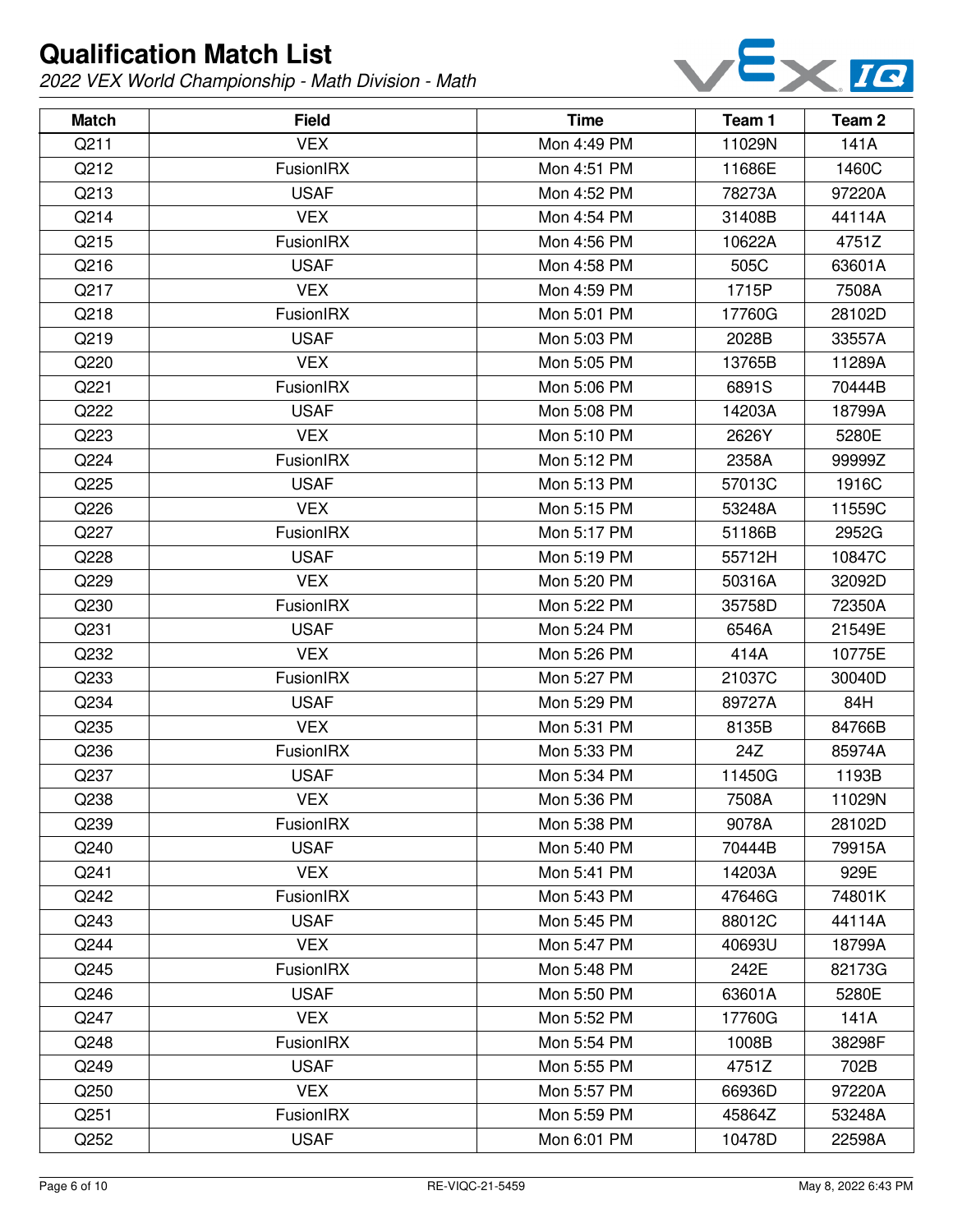

| <b>Match</b> | <b>Field</b>     | <b>Time</b> | Team 1 | Team 2 |
|--------------|------------------|-------------|--------|--------|
| Q253         | <b>VEX</b>       | Mon 6:02 PM | 2626Y  | 57013C |
| Q254         | FusionIRX        | Mon 6:04 PM | 8135B  | 2358A  |
| Q255         | <b>USAF</b>      | Mon 6:06 PM | 2028B  | 47C    |
| Q256         | <b>VEX</b>       | Mon 6:08 PM | 30040D | 16346N |
| Q257         | FusionIRX        | Mon 6:09 PM | 85974A | 10775E |
| Q258         | <b>USAF</b>      | Mon 6:11 PM | 2952G  | 21549E |
| Q259         | <b>VEX</b>       | Mon 6:13 PM | 24250E | 84H    |
| Q260         | FusionIRX        | Mon 6:15 PM | 1460C  | 20185C |
| Q261         | <b>USAF</b>      | Mon 6:16 PM | 32092D | 11289A |
| Q262         | <b>VEX</b>       | Mon 6:18 PM | 35758D | 10622A |
| Q263         | FusionIRX        | Mon 6:20 PM | 6891S  | 11559C |
| Q264         | <b>USAF</b>      | Mon 6:22 PM | 1715P  | 94406B |
| Q265         | <b>VEX</b>       | Mon 6:23 PM | 414A   | 33557A |
| Q266         | FusionIRX        | Mon 6:25 PM | 10173D | 1193B  |
| Q267         | <b>USAF</b>      | Mon 6:27 PM | 89727A | 78273A |
| Q268         | <b>VEX</b>       | Mon 6:29 PM | 51186B | 55712H |
| Q269         | FusionIRX        | Mon 6:30 PM | 10847C | 91111B |
| Q270         | <b>USAF</b>      | Mon 6:32 PM | 6210D  | 99999Z |
| Q271         | <b>VEX</b>       | Mon 6:34 PM | 13765B | 1024T  |
| Q272         | FusionIRX        | Mon 6:36 PM | 11686E | 11450G |
| Q273         | <b>USAF</b>      | Mon 6:37 PM | 31408B | 1916C  |
| Q274         | <b>VEX</b>       | Mon 6:39 PM | 84766B | 72350A |
| Q275         | FusionIRX        | Mon 6:41 PM | 24Z    | 6546A  |
| Q276         | <b>USAF</b>      | Mon 6:43 PM | 21037C | 505C   |
| Q277         | <b>VEX</b>       | Mon 6:44 PM | 7508A  | 50316A |
| Q278         | FusionIRX        | Tue 8:15 AM | 45864Z | 2626Y  |
| Q279         | <b>USAF</b>      | Tue 8:16 AM | 22598A | 70444B |
| Q280         | <b>VEX</b>       | Tue 8:18 AM | 74801K | 8135B  |
| Q281         | <b>FusionIRX</b> | Tue 8:20 AM | 1460C  | 35758D |
| Q282         | <b>USAF</b>      | Tue 8:22 AM | 6891S  | 66936D |
| Q283         | <b>VEX</b>       | Tue 8:24 AM | 702B   | 53248A |
| Q284         | FusionIRX        | Tue 8:26 AM | 11559C | 79915A |
| Q285         | <b>USAF</b>      | Tue 8:27 AM | 1193B  | 11029N |
| Q286         | <b>VEX</b>       | Tue 8:29 AM | 929E   | 414A   |
| Q287         | FusionIRX        | Tue 8:31 AM | 28102D | 57013C |
| Q288         | <b>USAF</b>      | Tue 8:33 AM | 141A   | 10847C |
| Q289         | <b>VEX</b>       | Tue 8:35 AM | 82173G | 2028B  |
| Q290         | FusionIRX        | Tue 8:37 AM | 88012C | 10173D |
| Q291         | <b>USAF</b>      | Tue 8:38 AM | 24250E | 14203A |
| Q292         | <b>VEX</b>       | Tue 8:40 AM | 11686E | 10622A |
| Q293         | <b>FusionIRX</b> | Tue 8:42 AM | 38298F | 13765B |
| Q294         | <b>USAF</b>      | Tue 8:44 AM | 91111B | 30040D |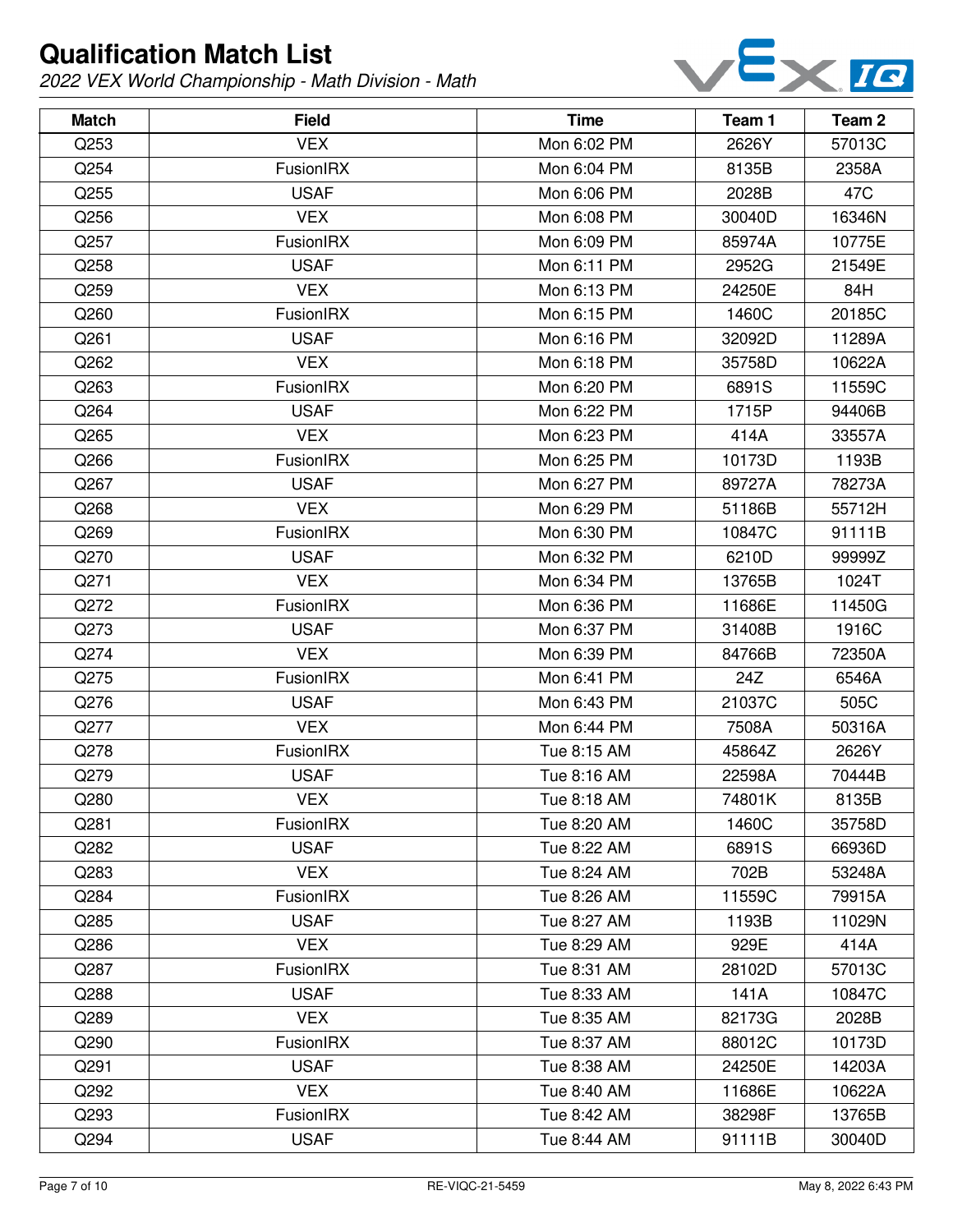

| <b>Match</b> | <b>Field</b>     | <b>Time</b>  | Team 1 | Team 2 |
|--------------|------------------|--------------|--------|--------|
| Q295         | <b>VEX</b>       | Tue 8:46 AM  | 5280E  | 11289A |
| Q296         | FusionIRX        | Tue 8:48 AM  | 31408B | 21037C |
| Q297         | <b>USAF</b>      | Tue 8:49 AM  | 97220A | 1916C  |
| Q298         | <b>VEX</b>       | Tue 8:51 AM  | 4751Z  | 242E   |
| Q299         | FusionIRX        | Tue 8:53 AM  | 84H    | 40693U |
| Q300         | <b>USAF</b>      | Tue 8:55 AM  | 20185C | 51186B |
| Q301         | <b>VEX</b>       | Tue 8:57 AM  | 44114A | 1008B  |
| Q302         | FusionIRX        | Tue 8:59 AM  | 10775E | 50316A |
| Q303         | <b>USAF</b>      | Tue 9:00 AM  | 18799A | 17760G |
| Q304         | <b>VEX</b>       | Tue 9:02 AM  | 6546A  | 9078A  |
| Q305         | FusionIRX        | Tue 9:04 AM  | 99999Z | 78273A |
| Q306         | <b>USAF</b>      | Tue 9:06 AM  | 84766B | 11450G |
| Q307         | <b>VEX</b>       | Tue 9:08 AM  | 47C    | 33557A |
| Q308         | FusionIRX        | Tue 9:10 AM  | 1024T  | 89727A |
| Q309         | <b>USAF</b>      | Tue 9:11 AM  | 72350A | 1715P  |
| Q310         | <b>VEX</b>       | Tue 9:13 AM  | 21549E | 55712H |
| Q311         | FusionIRX        | Tue 9:15 AM  | 16346N | 32092D |
| Q312         | <b>USAF</b>      | Tue 9:17 AM  | 47646G | 63601A |
| Q313         | <b>VEX</b>       | Tue 9:19 AM  | 6210D  | 24Z    |
| Q314         | FusionIRX        | Tue 9:21 AM  | 10478D | 85974A |
| Q315         | <b>USAF</b>      | Tue 9:22 AM  | 505C   | 94406B |
| Q316         | <b>VEX</b>       | Tue 9:24 AM  | 2952G  | 2358A  |
| Q317         | FusionIRX        | Tue 9:26 AM  | 10173D | 929E   |
| Q318         | <b>USAF</b>      | Tue 9:28 AM  | 53248A | 7508A  |
| Q319         | <b>VEX</b>       | Tue 9:30 AM  | 22598A | 4751Z  |
| Q320         | FusionIRX        | Tue 9:32 AM  | 82173G | 35758D |
| Q321         | <b>USAF</b>      | Tue 9:33 AM  | 11029N | 88012C |
| Q322         | <b>VEX</b>       | Tue 9:35 AM  | 11289A | 50316A |
| Q323         | <b>FusionIRX</b> | Tue 9:37 AM  | 51186B | 18799A |
| Q324         | <b>USAF</b>      | Tue 9:39 AM  | 6891S  | 2626Y  |
| Q325         | <b>VEX</b>       | Tue 9:41 AM  | 8135B  | 45864Z |
| Q326         | FusionIRX        | Tue 9:43 AM  | 11450G | 57013C |
| Q327         | <b>USAF</b>      | Tue 9:44 AM  | 33557A | 40693U |
| Q328         | <b>VEX</b>       | Tue 9:46 AM  | 1715P  | 1193B  |
| Q329         | FusionIRX        | Tue 9:48 AM  | 11559C | 11686E |
| Q330         | <b>USAF</b>      | Tue 9:50 AM  | 70444B | 10622A |
| Q331         | <b>VEX</b>       | Tue 9:52 AM  | 47C    | 55712H |
| Q332         | FusionIRX        | Tue 9:54 AM  | 6210D  | 47646G |
| Q333         | <b>USAF</b>      | Tue 9:55 AM  | 6546A  | 10478D |
| Q334         | <b>VEX</b>       | Tue 9:57 AM  | 85974A | 702B   |
| Q335         | <b>FusionIRX</b> | Tue 9:59 AM  | 94406B | 10847C |
| Q336         | <b>USAF</b>      | Tue 10:01 AM | 30040D | 31408B |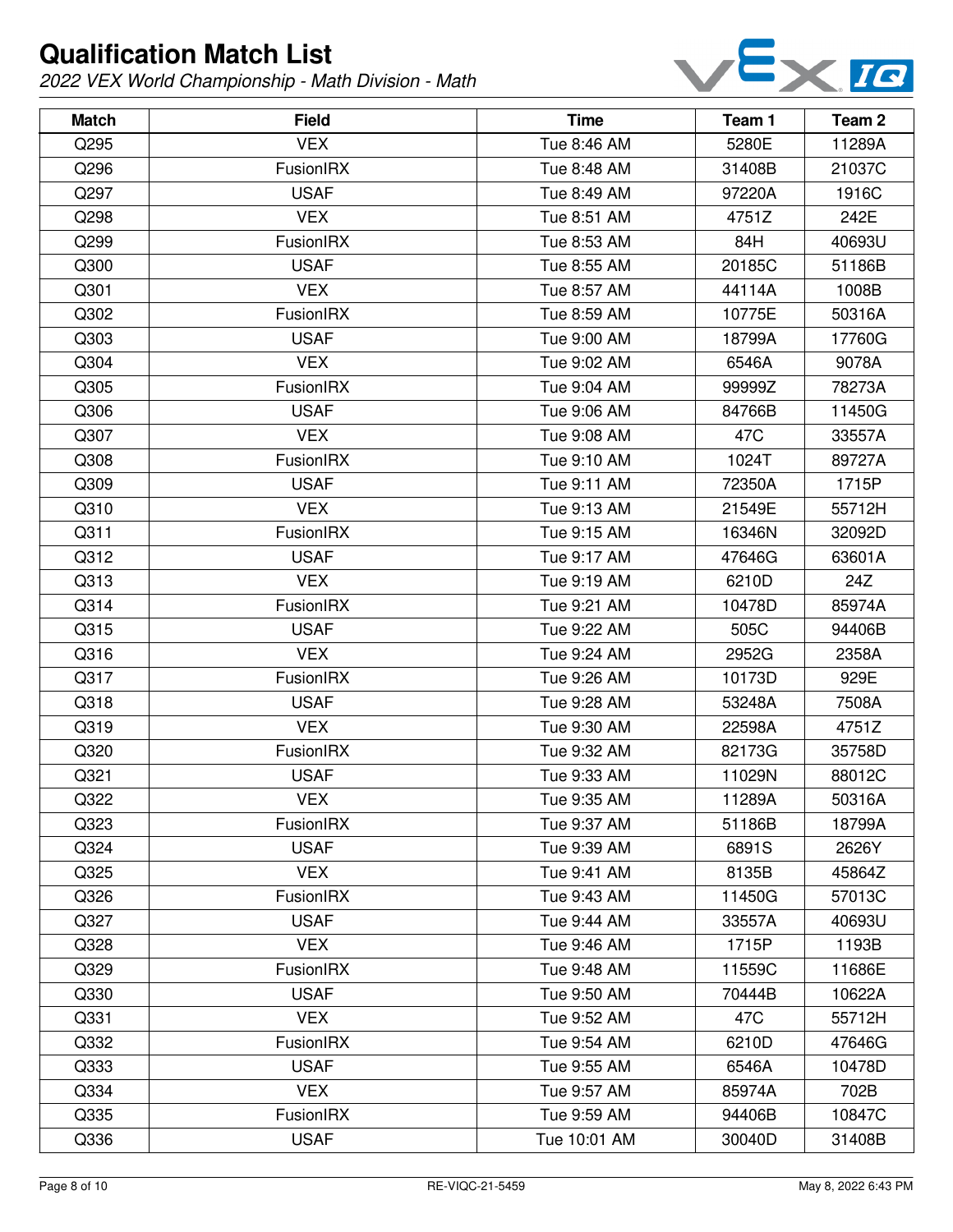

| <b>Match</b> | <b>Field</b>     | <b>Time</b>  | Team 1 | Team 2 |
|--------------|------------------|--------------|--------|--------|
| Q337         | <b>VEX</b>       | Tue 10:03 AM | 21037C | 97220A |
| Q338         | FusionIRX        | Tue 10:05 AM | 84766B | 20185C |
| Q339         | <b>USAF</b>      | Tue 10:06 AM | 505C   | 99999Z |
| Q340         | <b>VEX</b>       | Tue 10:08 AM | 24250E | 17760G |
| Q341         | FusionIRX        | Tue 10:10 AM | 63601A | 16346N |
| Q342         | <b>USAF</b>      | Tue 10:12 AM | 84H    | 79915A |
| Q343         | <b>VEX</b>       | Tue 10:14 AM | 32092D | 1460C  |
| Q344         | FusionIRX        | Tue 10:16 AM | 24Z    | 2028B  |
| Q345         | <b>USAF</b>      | Tue 10:17 AM | 74801K | 2358A  |
| Q346         | <b>VEX</b>       | Tue 10:19 AM | 21549E | 66936D |
| Q347         | <b>FusionIRX</b> | Tue 10:21 AM | 13765B | 72350A |
| Q348         | <b>USAF</b>      | Tue 10:23 AM | 1008B  | 9078A  |
| Q349         | <b>VEX</b>       | Tue 10:25 AM | 141A   | 414A   |
| Q350         | <b>FusionIRX</b> | Tue 10:27 AM | 5280E  | 1024T  |
| Q351         | <b>USAF</b>      | Tue 10:28 AM | 28102D | 78273A |
| Q352         | <b>VEX</b>       | Tue 10:30 AM | 38298F | 14203A |
| Q353         | FusionIRX        | Tue 10:32 AM | 242E   | 91111B |
| Q354         | <b>USAF</b>      | Tue 10:34 AM | 89727A | 2952G  |
| Q355         | <b>VEX</b>       | Tue 10:36 AM | 44114A | 10775E |
| Q356         | FusionIRX        | Tue 10:38 AM | 1916C  | 51186B |
| Q357         | <b>USAF</b>      | Tue 10:39 AM | 11559C | 31408B |
| Q358         | <b>VEX</b>       | Tue 10:41 AM | 10622A | 10173D |
| Q359         | FusionIRX        | Tue 10:43 AM | 18799A | 8135B  |
| Q360         | <b>USAF</b>      | Tue 10:45 AM | 33557A | 63601A |
| Q361         | <b>VEX</b>       | Tue 10:47 AM | 1193B  | 6210D  |
| Q362         | <b>FusionIRX</b> | Tue 10:49 AM | 47646G | 35758D |
| Q363         | <b>USAF</b>      | Tue 10:50 AM | 55712H | 85974A |
| Q364         | <b>VEX</b>       | Tue 10:52 AM | 50316A | 94406B |
| Q365         | <b>FusionIRX</b> | Tue 10:54 AM | 10478D | 6891S  |
| Q366         | <b>USAF</b>      | Tue 10:56 AM | 97220A | 13765B |
| Q367         | <b>VEX</b>       | Tue 10:58 AM | 11289A | 47C    |
| Q368         | FusionIRX        | Tue 11:00 AM | 99999Z | 1715P  |
| Q369         | <b>USAF</b>      | Tue 11:01 AM | 84H    | 66936D |
| Q370         | <b>VEX</b>       | Tue 11:03 AM | 9078A  | 32092D |
| Q371         | FusionIRX        | Tue 11:05 AM | 702B   | 929E   |
| Q372         | <b>USAF</b>      | Tue 11:07 AM | 40693U | 57013C |
| Q373         | <b>VEX</b>       | Tue 11:09 AM | 79915A | 141A   |
| Q374         | FusionIRX        | Tue 11:11 AM | 88012C | 10775E |
| Q375         | <b>USAF</b>      | Tue 11:12 AM | 2952G  | 74801K |
| Q376         | <b>VEX</b>       | Tue 11:14 AM | 2358A  | 11686E |
| Q377         | <b>FusionIRX</b> | Tue 11:16 AM | 78273A | 242E   |
| Q378         | <b>USAF</b>      | Tue 11:18 AM | 30040D | 21549E |